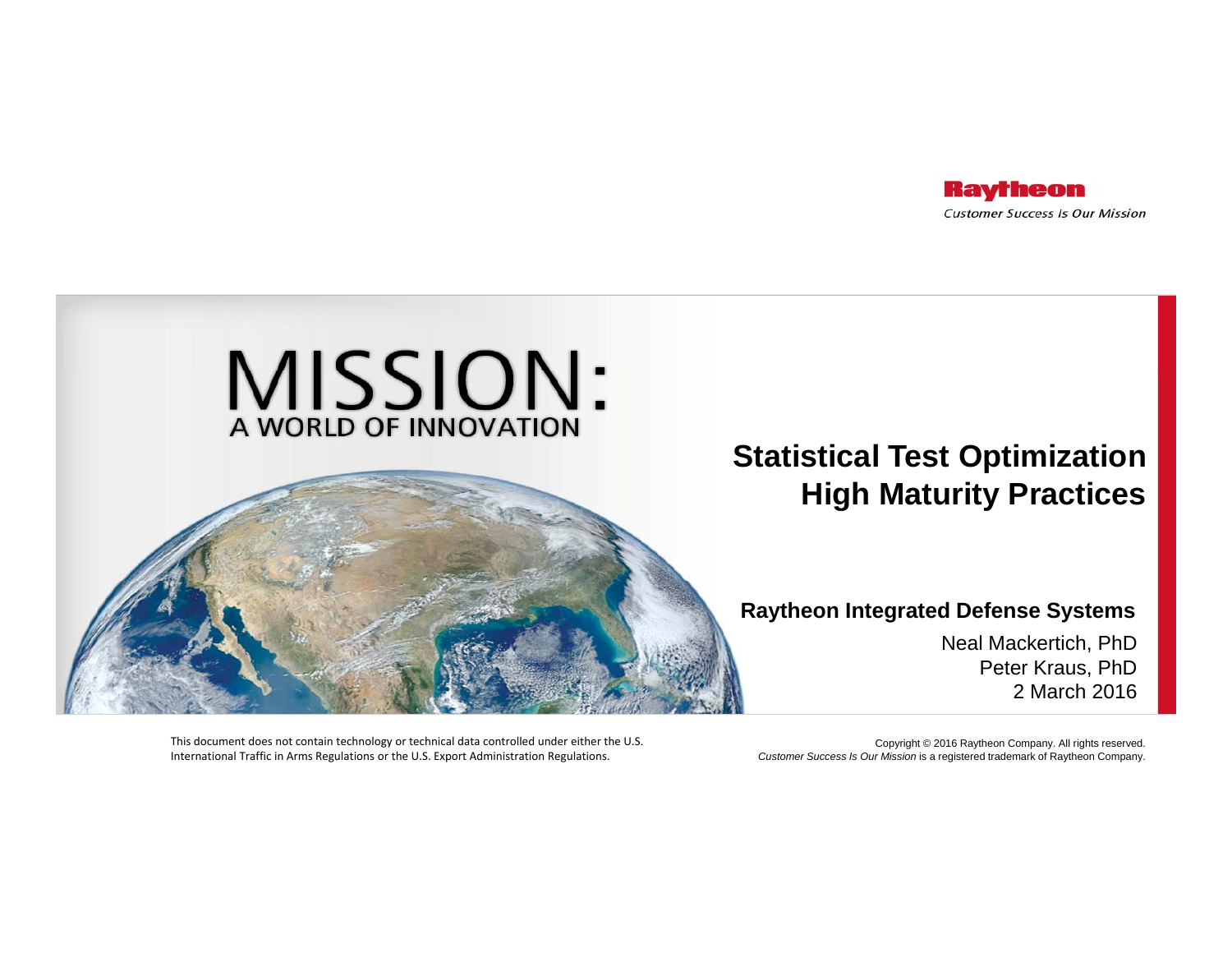#### **Raytheon The Statistical Test Optimization Challenge Integrated Defense Systems**

We are being challenged by our customers and by the marketplace to develop and deliver increasingly complex systems with smaller performance margins that meet the user's requirements in the shortest time, with high reliability, open and adaptable, and at the lowest cost.

Given this challenge, there is more pressure than ever on test activities to deliver performance results on time and within budget. The integrated program application of statistical test optimization techniques have proven themselves to be a best practice enabler in overall test optimization efforts.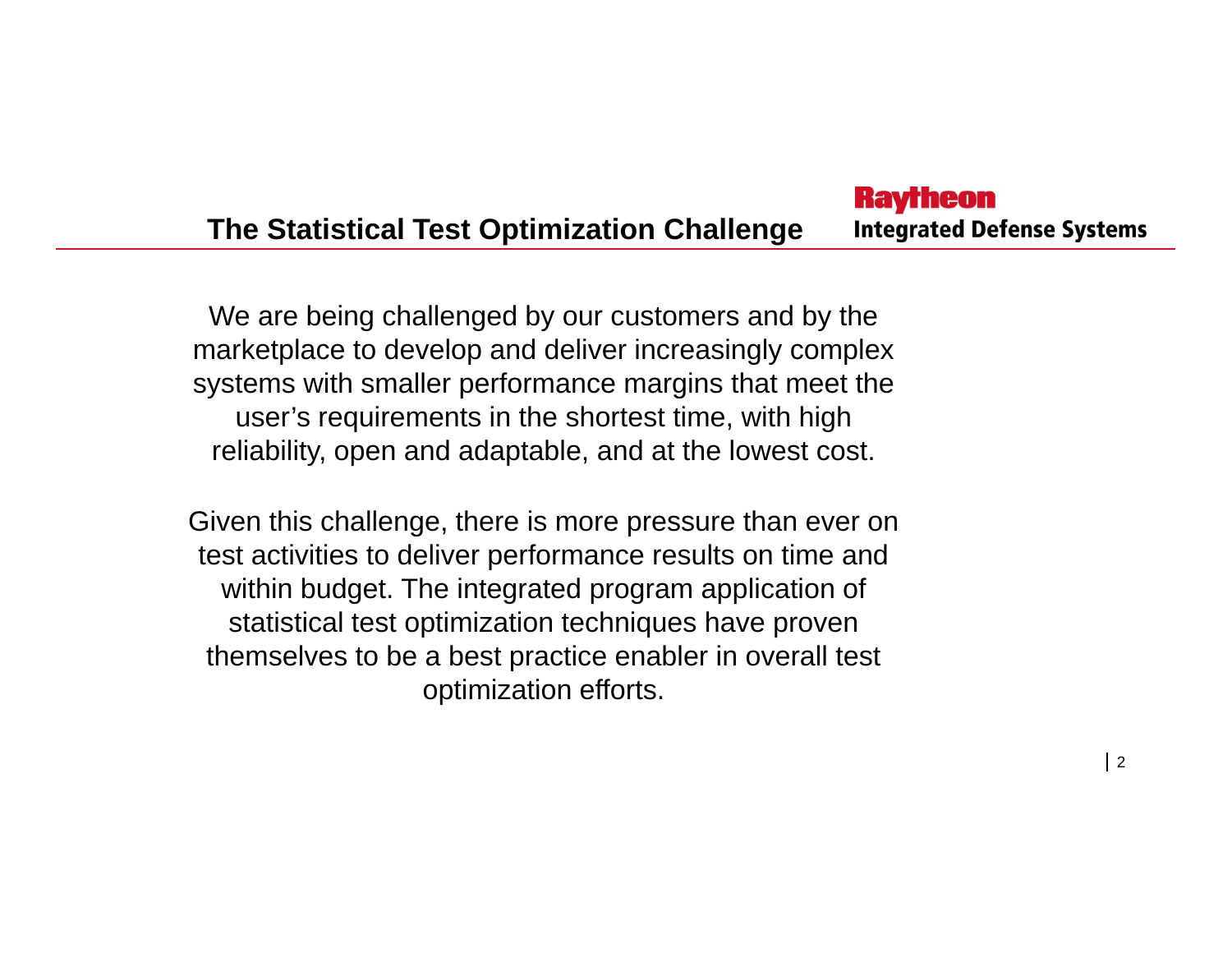#### **Raytheon IDS Statistical Test Optimization Deployment Baseline Comparison Summary**

## **Raytheon Integrated Defense Systems**

| <b>Test</b>                    | <b>Original Test Plan</b> | <b>Optimized Test Plan</b>   |
|--------------------------------|---------------------------|------------------------------|
| Subsystem Testing              | 28 Tests                  | 8 Tests (71% reduction)      |
| <b>Systems Mission Testing</b> | 25 Missions               | 18 Missions (28% reduction)  |
| <b>Subsystem Simulation</b>    | 100 Runs                  | 40 Runs (60% reduction)      |
| Near Field Range Testing       | <b>1036 Tests</b>         | 632 Tests (39% reduction)    |
| Software Subsystem Testing     | 90 Tests                  | 63 Tests (30% reduction)     |
| <b>System Range Testing</b>    | 826 Tests                 | 473 Tests (42% reduction)    |
| System Modeling & Simulation   | 26 Scenarios              | 22 Scenarios (15% reduction) |
| <b>Subcontractor Testing</b>   | 90 Tests                  | 49 Tests (45% reduction)     |
| <b>System Testing</b>          | 332 Tests                 | 238 Tests (28% reduction)    |

In each case, the reduction in number of test cases was achieved while maintaining or improving upon existing statistical test coverage.

3/7/2016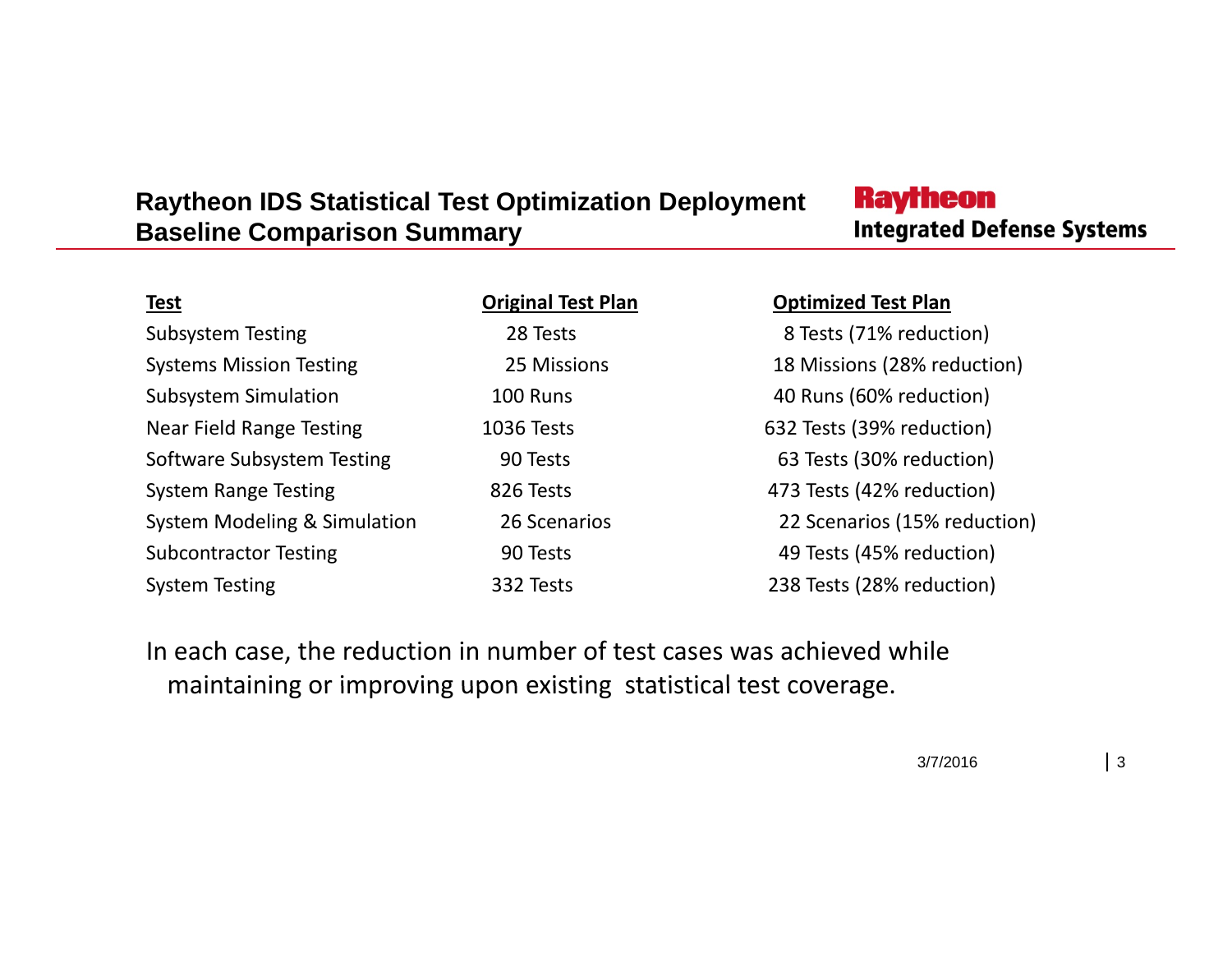#### **Raytheon Integrated Defense Systems Leading Change & Driving for Business Results**

*"There is no way around it - we have to find ways to do more with less. The integrated program use of statistical techniques such as Design of Experiments, have proven themselves to be powerful enablers in our test optimization efforts to reduce cost and cy pg cle time while providin g our customers with confidence that our systems will perform."*

> *Dr. Tom Kennedy Chief Executive Officer Raytheon Company*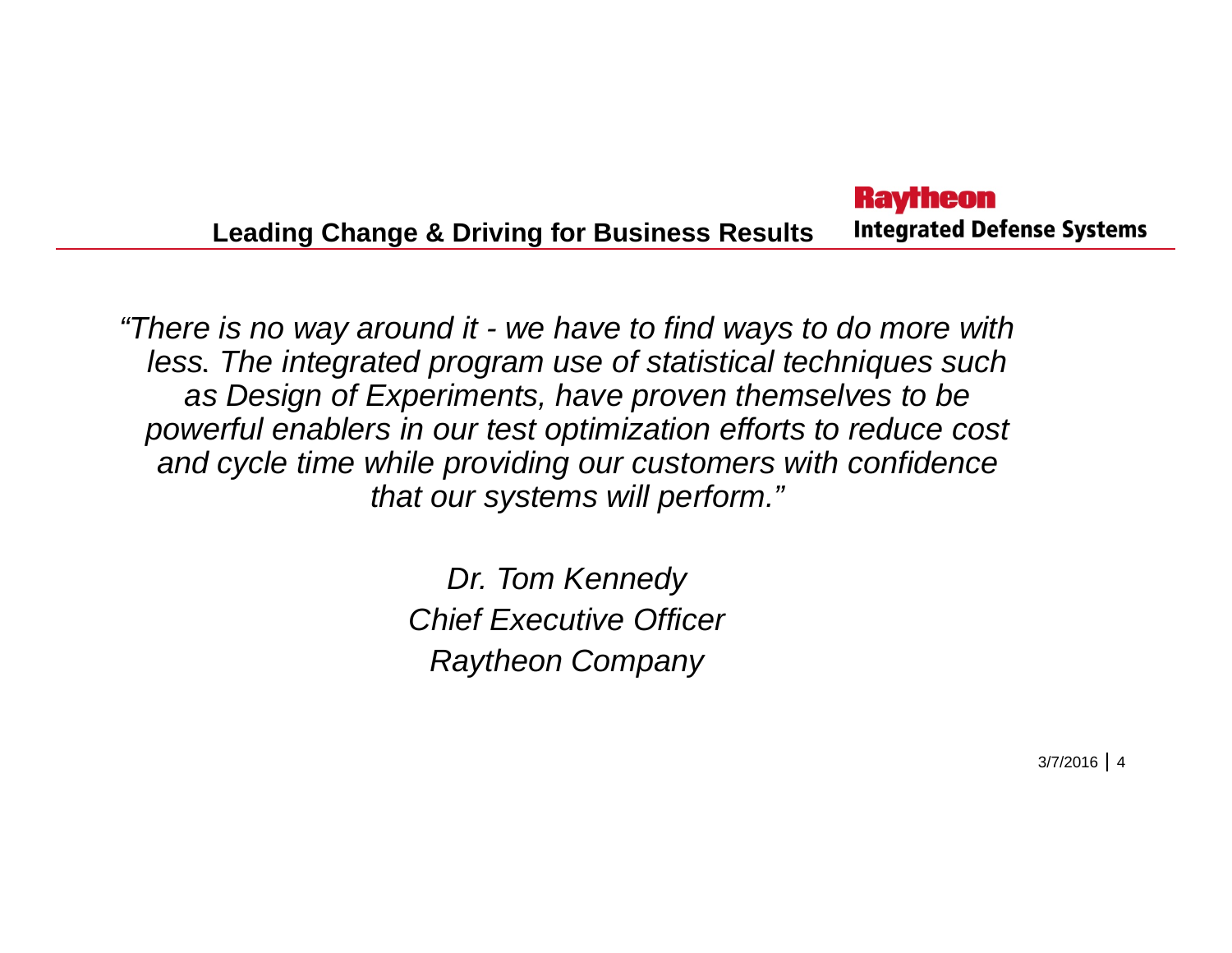**Raytheon Integrated Defense Systems** 

#### **Organizational Readiness:**

- Statistical Test Optimization (STO) is a Core Test Planning Competency
- STO Practitioner and Subject Matter Experts (SMEs) Development Process
- SMEs are external biased; always searching for best practices
- Trainers and coaches are experienced and motivational
- STO Experts and Practitioners are recognized for their results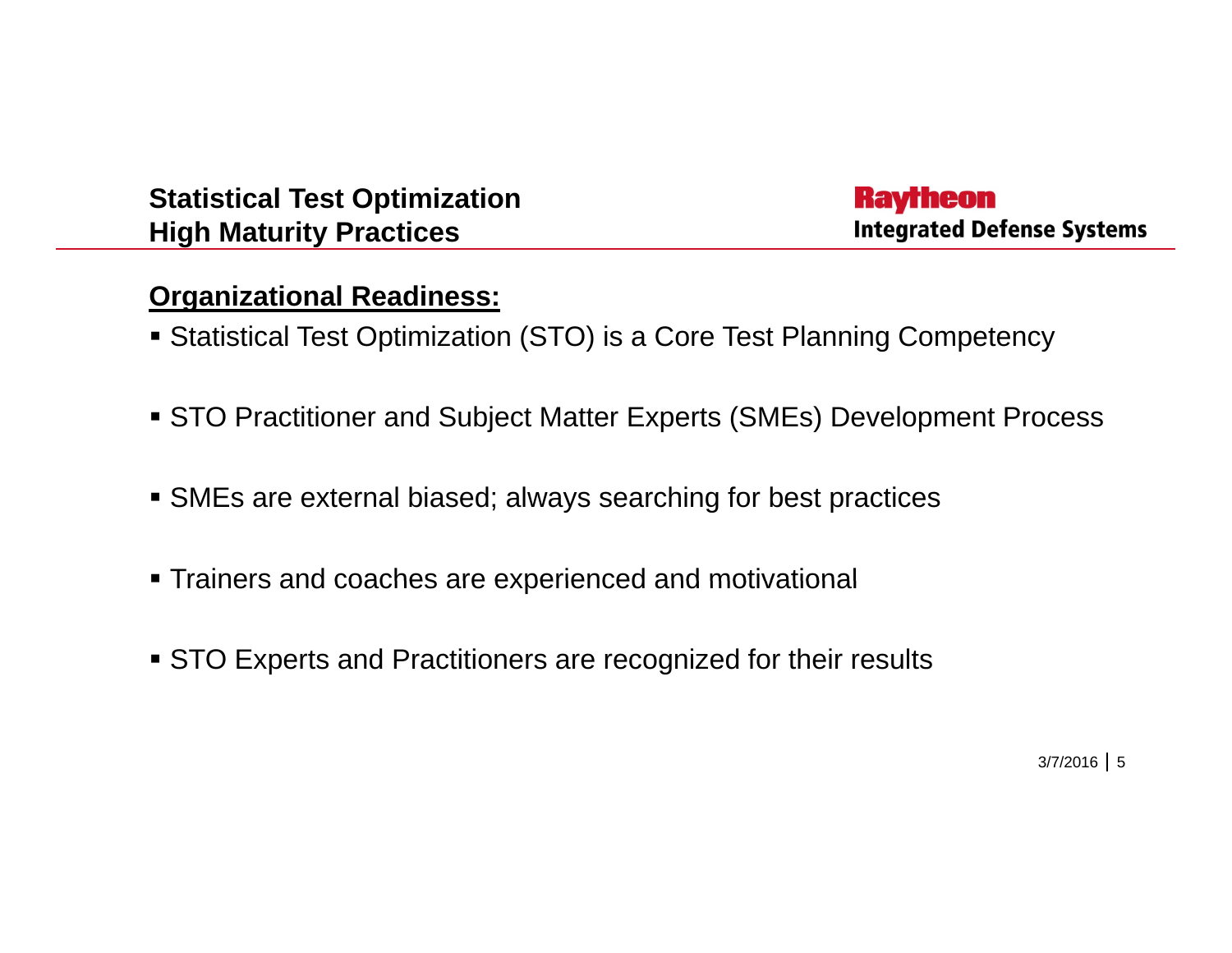### **Raytheon Integrated Defense Systems**

### **Organizational Readiness (continued):**

- SME network is well led / networked
- Actively promoted and expected by Leadership
- Success stores are propagated throughout the organization
- Celebrate success ("OctoberTest")
- Overcoming traditional "one factor / requirement at a time" testing mentality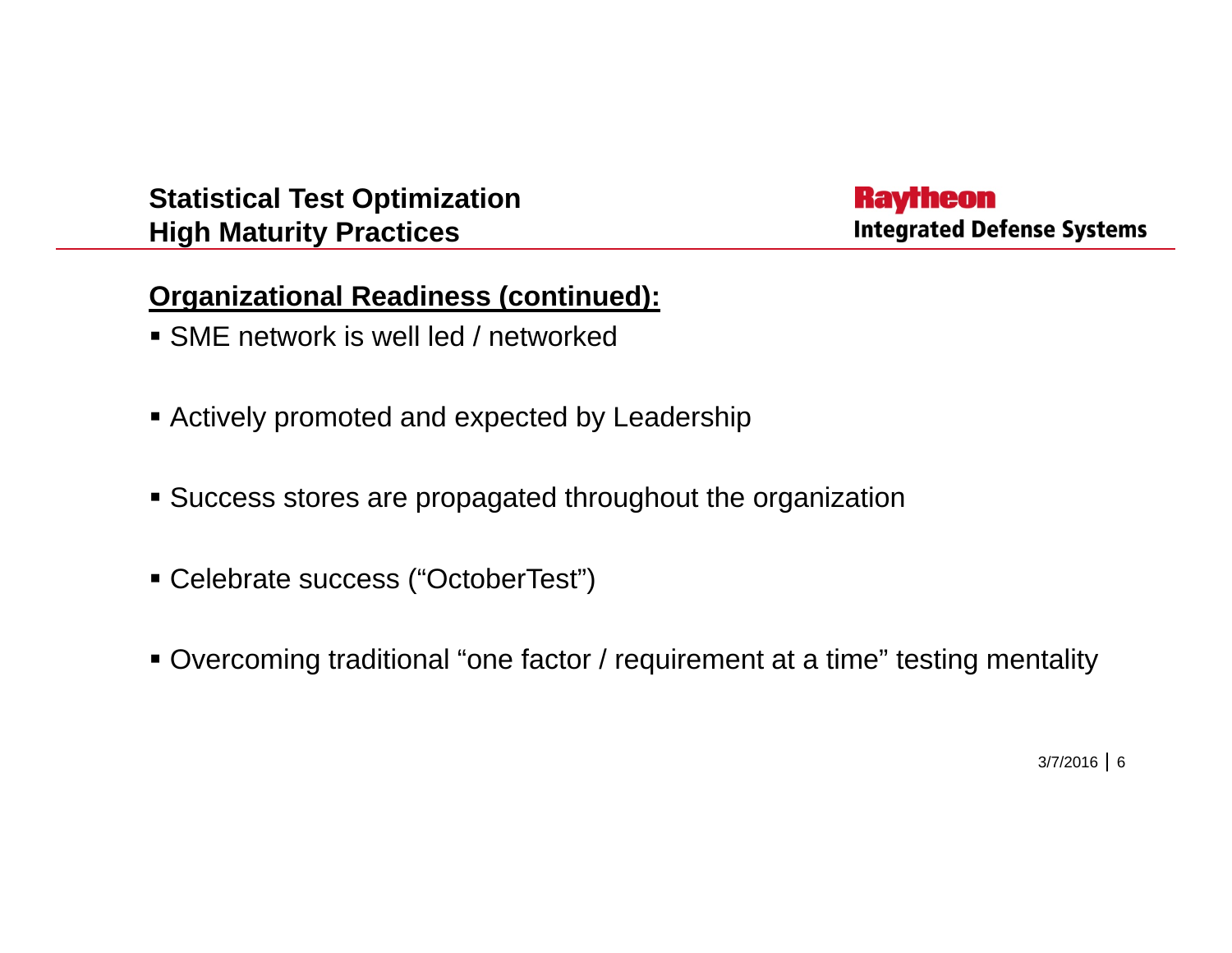**Raytheon Integrated Defense Systems** 

#### **Process & Tools:**

- The use of scientific test and analysis techniques is integrated directly into the product development process, procedure and reviews as a part of standard design practice
- Test Readiness Reviews focus on evaluating developed test designs not on whether or not design of experiments was utilized
- Statistical test optimization efforts should be integrated rather than run in parallel with traditional methods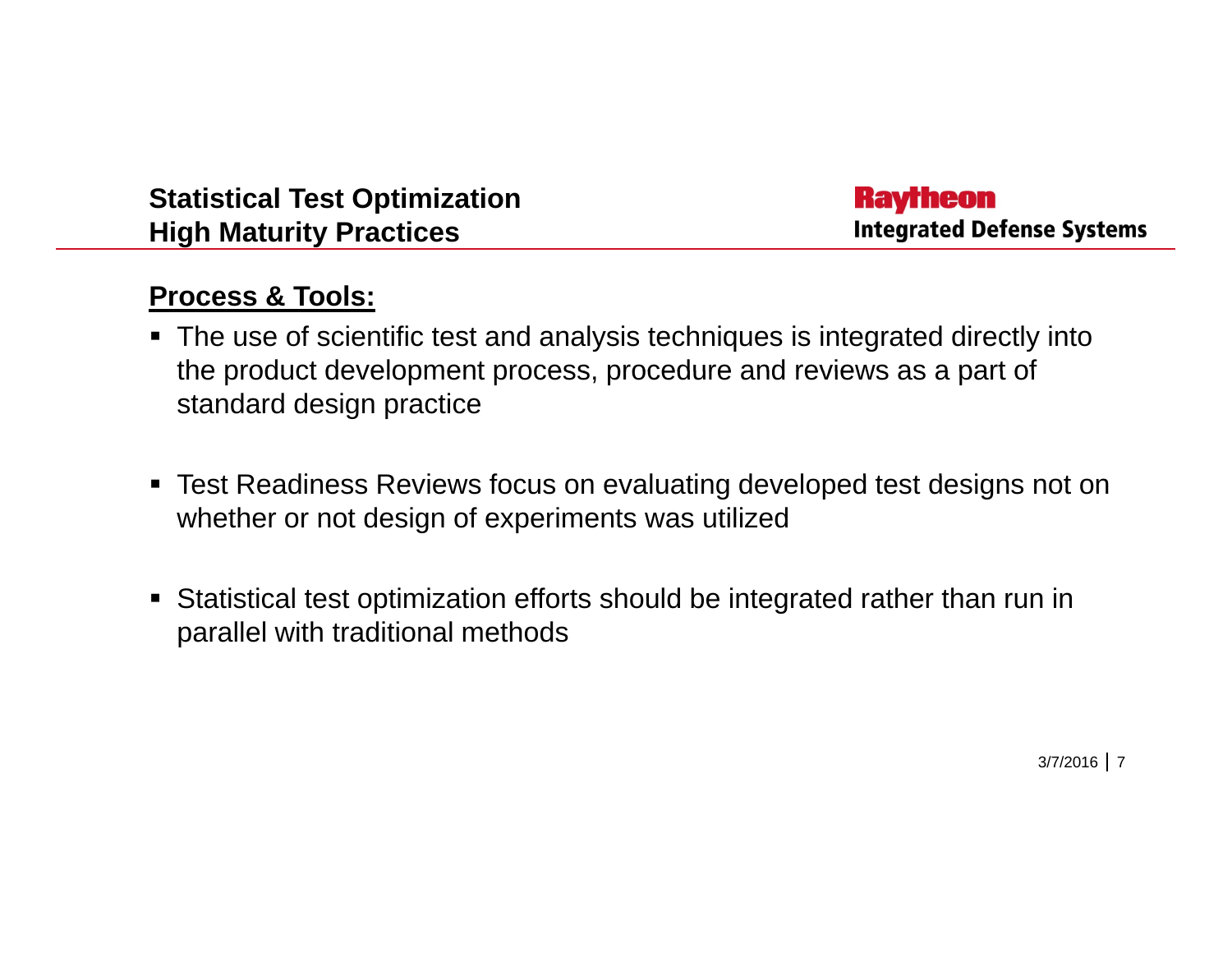#### **Raytheon Integrated Defense Systems**

### **Process & Tools (continued):**

- Recognition that process experts tend to underestimate context; domain experts tend to overrate context; truth is in the middle
- Test automation enablement through scripting
- Be wary of tendency for statistical tool infatuation (better to be tool agnostic)
- Leveraging increased opportunity exists for up-front integrated Operational Analysis and Model Based Engineering (MBE), Agile application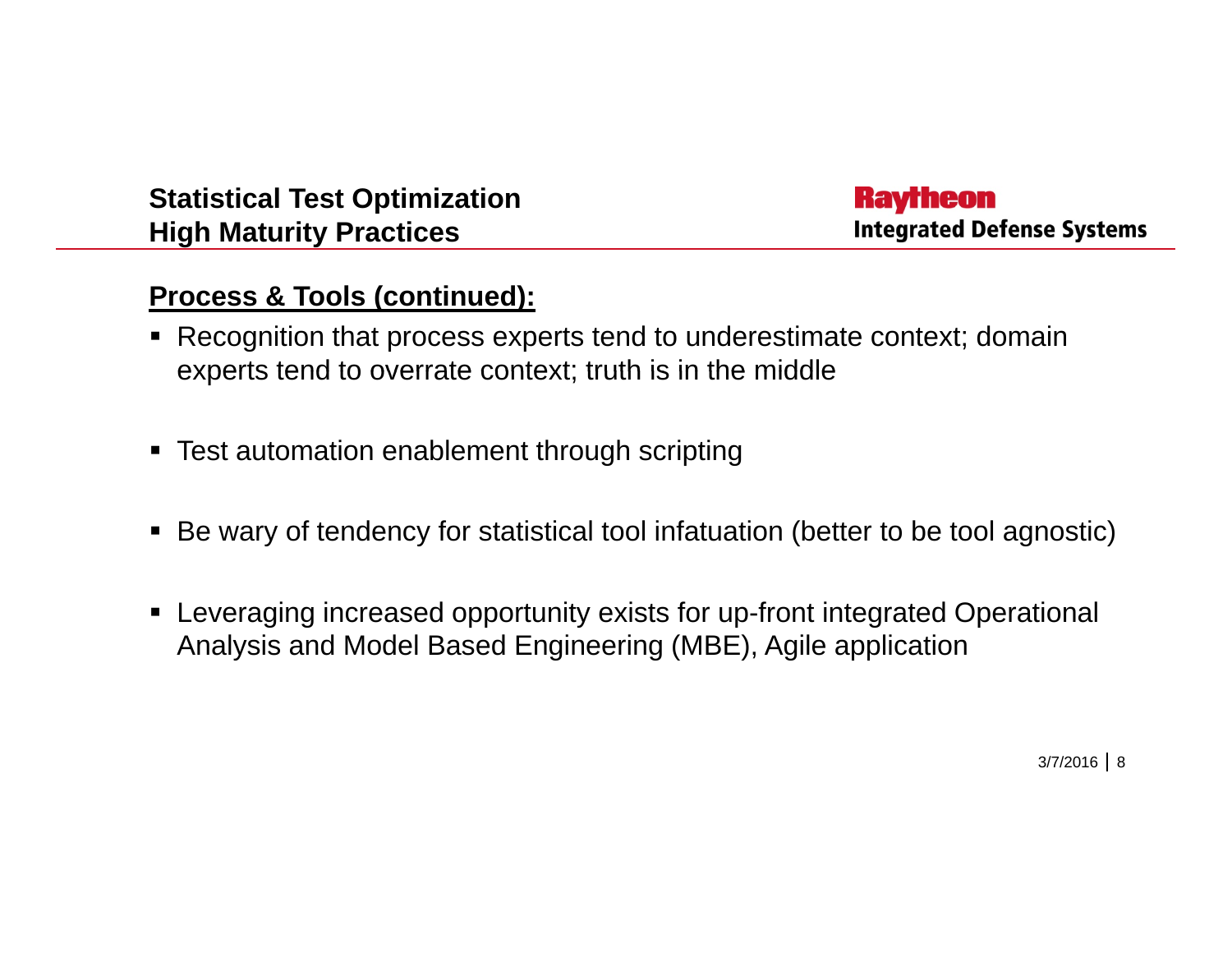**Raytheon Integrated Defense Systems** 

### **Program Integration:**

- STO integral to up-front program planning ("Festina Lente")
- Up-front use of a multi-discipline Test Optimization Workshop
- **Implementation driven by Product Teams not by SMEs**
- **Analysis output linked to Risk & Opportunity register**
- STO integral to Test Readiness Review Process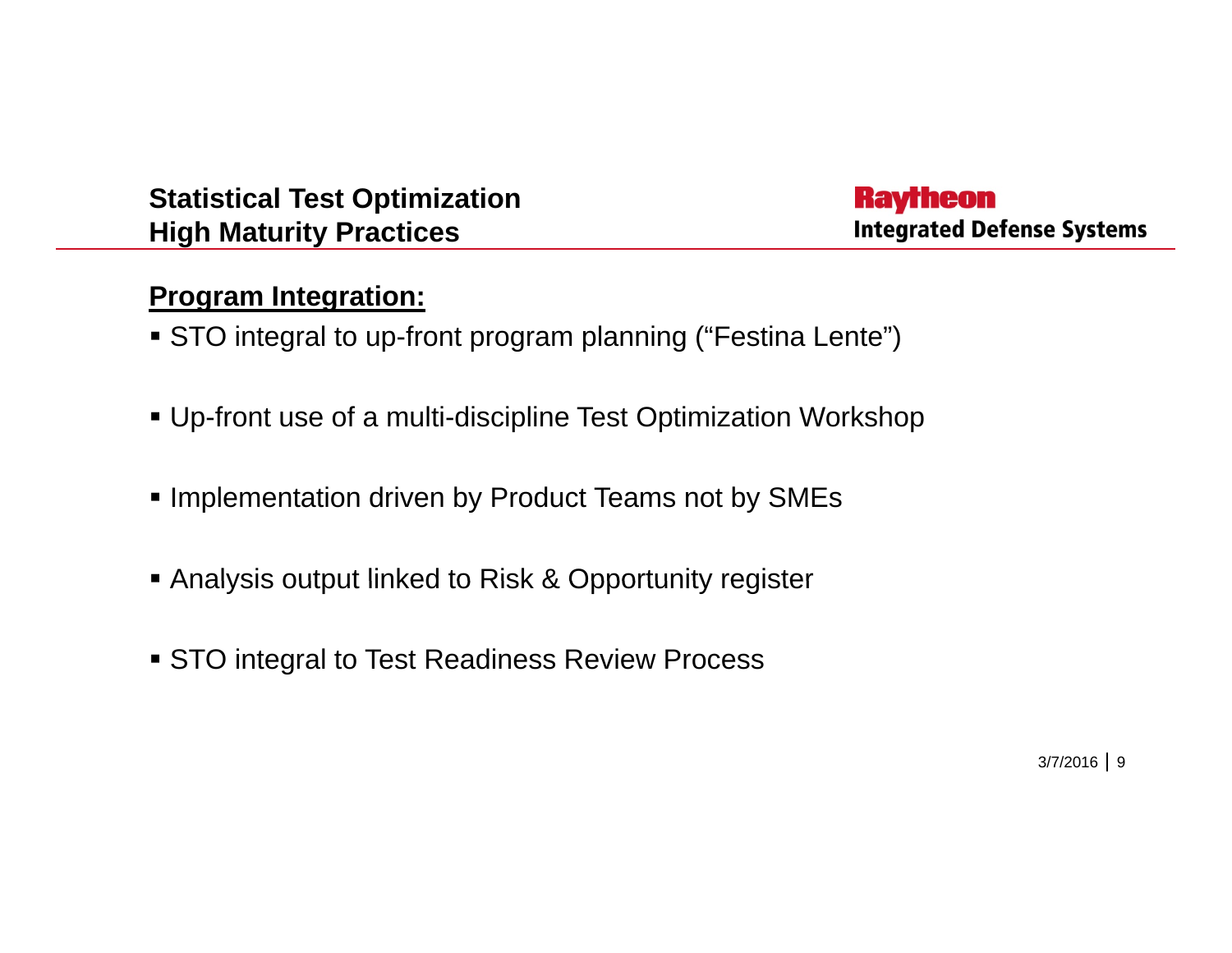**Raytheon Integrated Defense Systems** 

#### **Program Integration (continued)**

- Up-front and integral Customer and Supplier involvement
- Focus needs to be on achieving Mission Assurance though "right size" testing and on increasing the knowledge gained from the testing…. cost and cycle time benefits will follow
- Actively considered as an enabler for all forms of testing across all phases of the lifecycle
- Understanding of system requirements and intended operational use is absolutely critical in development of a properly defined parameter design space, interactions of technical interest, and any constraints